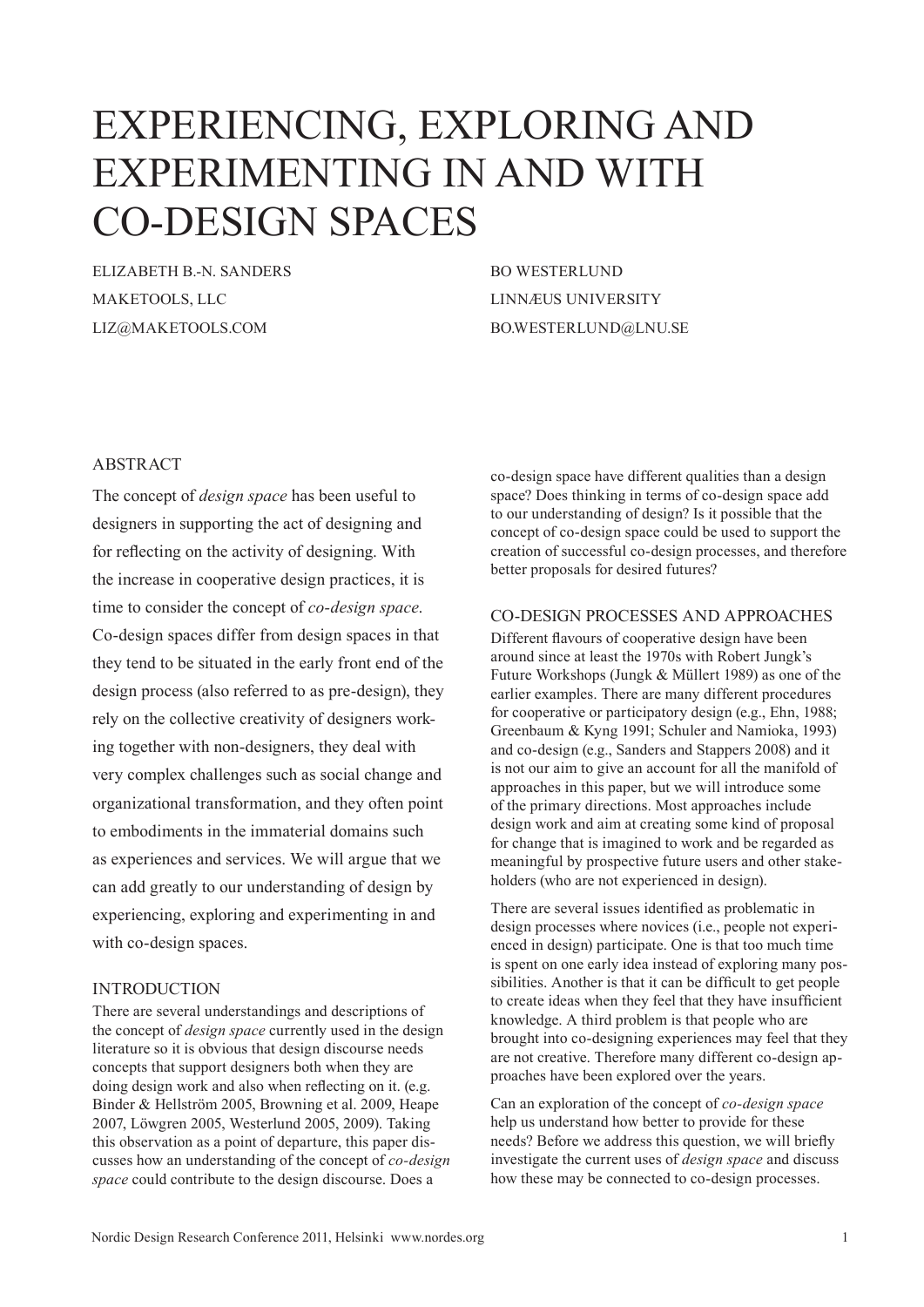#### DESIGN SPACE

There is no such thing as an objective *design space* that can be defined or agreed on. Not beforehand and not even after the design work. *Design space* refers to at least three quite different definitions or interpretations: The experienced physical space, the current work and the future situation of use.

a. the experienced or practiced physical *design space*  in which, and with which, the design work takes place. This includes the materials/props that are present in the space. Using design space with this interpretation supports describing the activity going on and the situation's "back-talk" that Schön identified (1983:79) as one example.

b. the *design space* of the current participant(s) in the design process and their practice. This includes the proposals that are currently worked on, and other aspects of the current design work.

c. the *design space* of possible proposals that are imagined to "work", that prospective users and other stakeholders would find meaningful. This is sometimes called the solution space. This category of space is located in the "future".

All of these three are relevant to discuss in relation to design work, although there are different advantages for the use of each definition. But our intention is to explore some possible uses of *co-design space* and in order to discuss its potential, we will first present an example.

#### CO-DESIGN WORK, AN EXAMPLE

A group of researchers and PhD students from different academic departments at Linnæus University participated in a workshop aimed at creating opportunities for joint interdisciplinary research projects. This workshop was situated in the front end of the design process and involved designers working together with non-designers on a complex challenge that would lead to social change and organizational transformation. The final goal was to identify topics and processes for future collaboration in research activities across the disciplines.



The afternoon workshop was briefly speaking done in three steps: the participants individually presented their current interests and work, divided into three groups the participants created desirable visions and finally they collectively tried to identify what activities would be necessary in order to get from the current situation to the desirable visions.

There were thirteen participants in the workshop which was held in a large room with many free walls.

The journey started with a presentation of the past and current research interests of each participant. In order to make the most of this activity, participants were asked to prepare for their short presentations before coming to the workshop by writing key words or phrases on up to six cards and bringing one object about which they could tell a story. After each participant's presentation, the cards and the objects were displayed on the large central wall. The wall was structured as a timeline moving from the past to the present to the future. Everyone sat in comfortable chairs facing the wall.

The next step was for the participants to cluster the cards, and thereby the concepts, so that connections and themes could be identified, named and easily seen by all. Thus, the wall and the objects brought in for sharing provided a visual map of the co-design space of their past and current research experiences. This collaborative co-design space provoked some interesting discussions.

The participants were invited to take a break with the understanding that when they returned they would leave

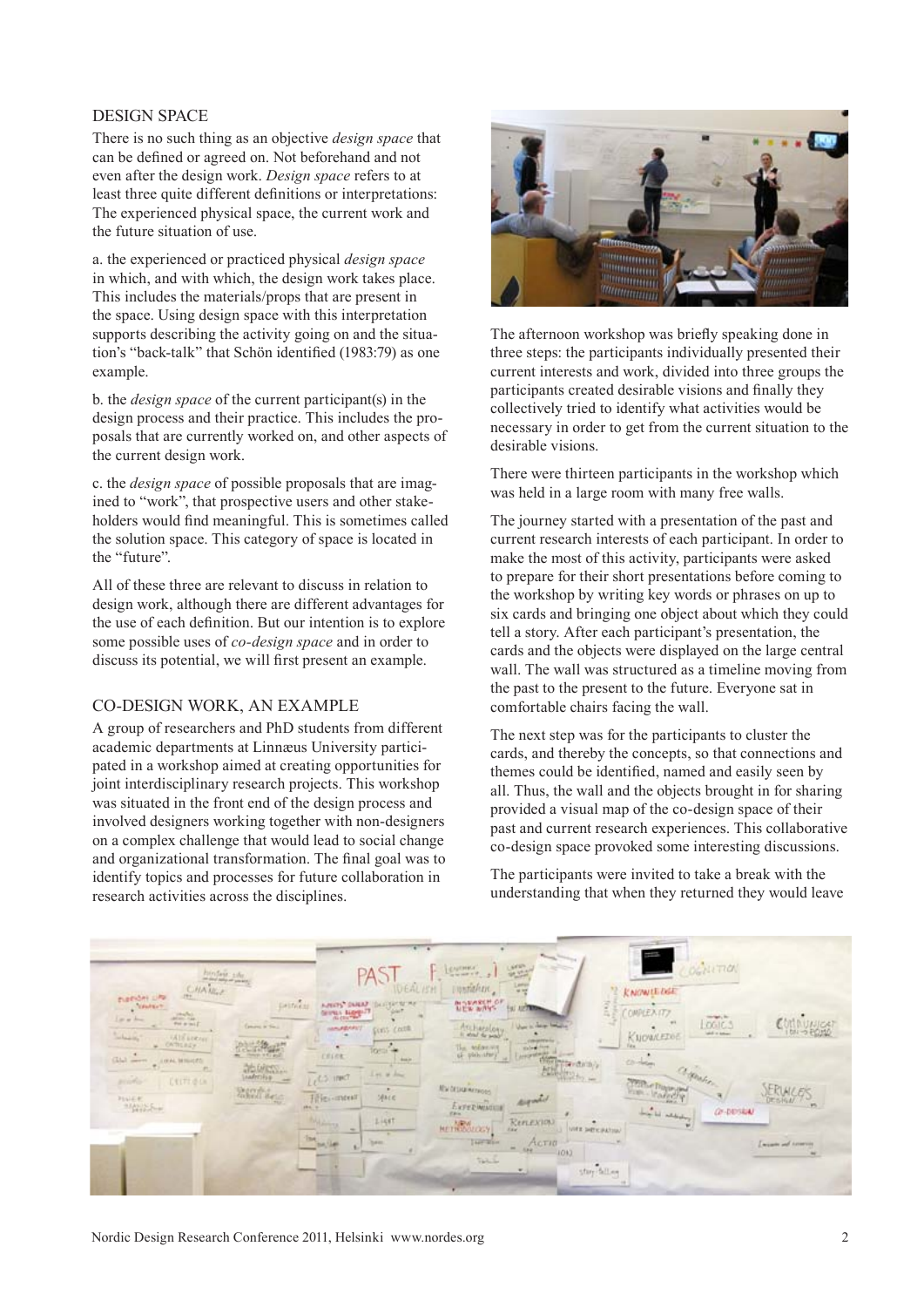

behind the past and current situation and jump into the future. The action changed places as well, with small tables being set up for the small team working sessions.

To facilitate the generation and communication of ideas between team members, we had prepared toolkits that contained a wide variety of visual forms, colors and sizes. As an experiment in the role of ambiguity in the co-creation process, we did not include any verbal content as is normally the case with generative toolkits. By using only simple and symbolic shapes we hoped that the participants could move past their own languages of expertise to focus on the shared content of research collaborations at their university anywhere from two to ten years in the future.

After creating their co-created visions, the teams presented their visions for the future and placed them up on the large wall on the future end of the timeline.

In the final step, the participants were challenged with coming up with ideas to describe how to get from the current situation to the future they had described. Each person filled out action items on colorful cards that were shaped like puzzle pieces. The cards were positioned on the large front wall in the space (i.e., the Bridge) between Present and Future. After a presentation of all the action items each participant was invited to use four red dots to prioritize the action items he or she felt were



most important to explore. Thus, the final prioritized list of next steps was visualized collectively as the step between "now" and "future". The final wall is shown in the picture near the end of this paper.

## CO-DESIGN SPACE

What about the concept of *co-design space*? What would be productive ways of using this concept? If we reflect on the workshop using the three aspects, a, b and c, above as a starting point we get:

a. The experienced physical space where this workshop was held was a large room with many free walls that afforded paper and stuff to be pinned on them. Also tables and chairs could be moved and placed freely. This together with carefully designed assignments and toolkits greatly supported the participants in their co-design work of envisioning as well as presenting ideas. This could very well be called a *co-design space.*

The environment where the co-design work takes place can, of course, also have negative effects on the work. This can be the case when the environment does not afford people to sit, stand or move around in ways that they want (e.g., in a room for lectures where the furniture is fixed and mostly one-way communication is supported).

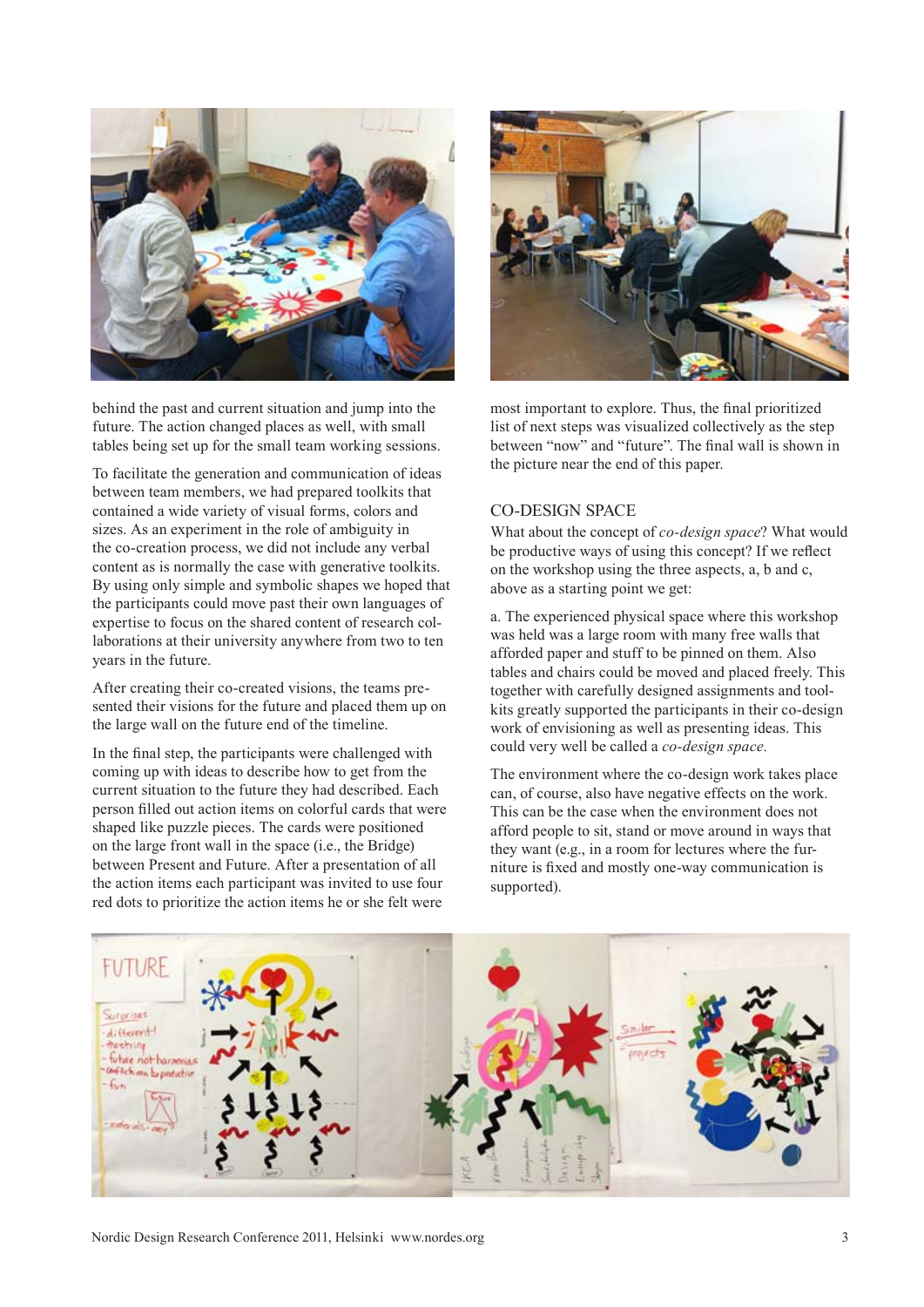

Use of the physical space and the sequence of activities in the physical co-design space were carefully planned to optimize the time spent by the participants, most of whom had to travel to attend the event. The physical co-design space became a mirror of the conceptual co-design spaces and afforded the visual display of the artifacts that were produced and discussed along the journey.

b. The participants' activities can be said to constitute a *co-design space* through their situated practice. The sharing and understanding of their respective current experiences as well as the generation of ideas, framing, judgments, proposals, staging, etc. were highly collaborative.

The co-design work clearly needs to be accounted for and prepared for. *Co-design space* would differ from *design space* in this context, for example, by the additional preparations needed to ensure that all the stakeholders are able to contribute on an equal basis. Visualization of the emerging solution is also something that both the design experts and non-experts must understand.

c. In this example we can also say that the participants co-designed situations they, in the future, themselves would like to participate in. Each team created a desirable *co-design space*. But when exploring this *co-design space* they also identified future fears to this *co-design space*, like economic threats resulting from restrictions or requirements that the university and funding agencies would create.

#### **DISCUSSION**

Knowledge is primarily only present in the form of knowledgeable people as Molander nicely puts it (2009). Therefore we need techniques, procedures and other ways of conducting these co-design activities, as well as artefacts like space, material and props, in order to support all the participants in both creating understandings of what might be desirable and also supporting each other in doing so. It can also be instructive to support the participants in creating understandings of what is not desirable in the future. As much can be learned from utopian as from dystopian scenarios of the future. And what it is that is learned is likely to be quite different in each case.

And we also need a discourse to be able to plan, conduct, understand and learn more about co-design activities and here we see that the concept of *co-design space* can be useful. Because of the number and variety of people involved in co-designing, there are many more aspects to consider in the process such as:

• Preparation for the co-designing event(s): Recruiting participants, providing activities to ensure that they are "warmed up" for creative thinking, preparing special props or materials to evoke idea generation, etc.

• Facilitation of the event(s): What is the agenda? Is it fixed or open? What role does the facilitator play? Are there tools or techniques that are in play?

• Documentation and visualization: How will the output of the co-designing activities be displayed? How will the event be recorded?

• Reflection on the co-designing process: Who determines what the outcome means? How do you know if the event(s) was/were successful? What is the collective outcome? What are the individual outcomes?

It is argued that design is conducted "backwards" from rough ideas of the wholeness of what might be desirable situations (Gedenryd 1988). From there we create more detailed and articulated proposals. But outcomes of the co-designing process can be the dystopian scenarios. These scenarios inform or inspire the creation of the desirable solution since these are outside of the co-design space. These are not desirable but still they support the understanding of it by triggering discussions on both undesirable but also on conflicting issues.

One support for this is language. The better we can talk about the activities, the better the participants can understand possibilities. And with the variety of participants in a co-design process, it is important to consider multiple types of languages in use. It is here that visualization and enactment can come in handy.